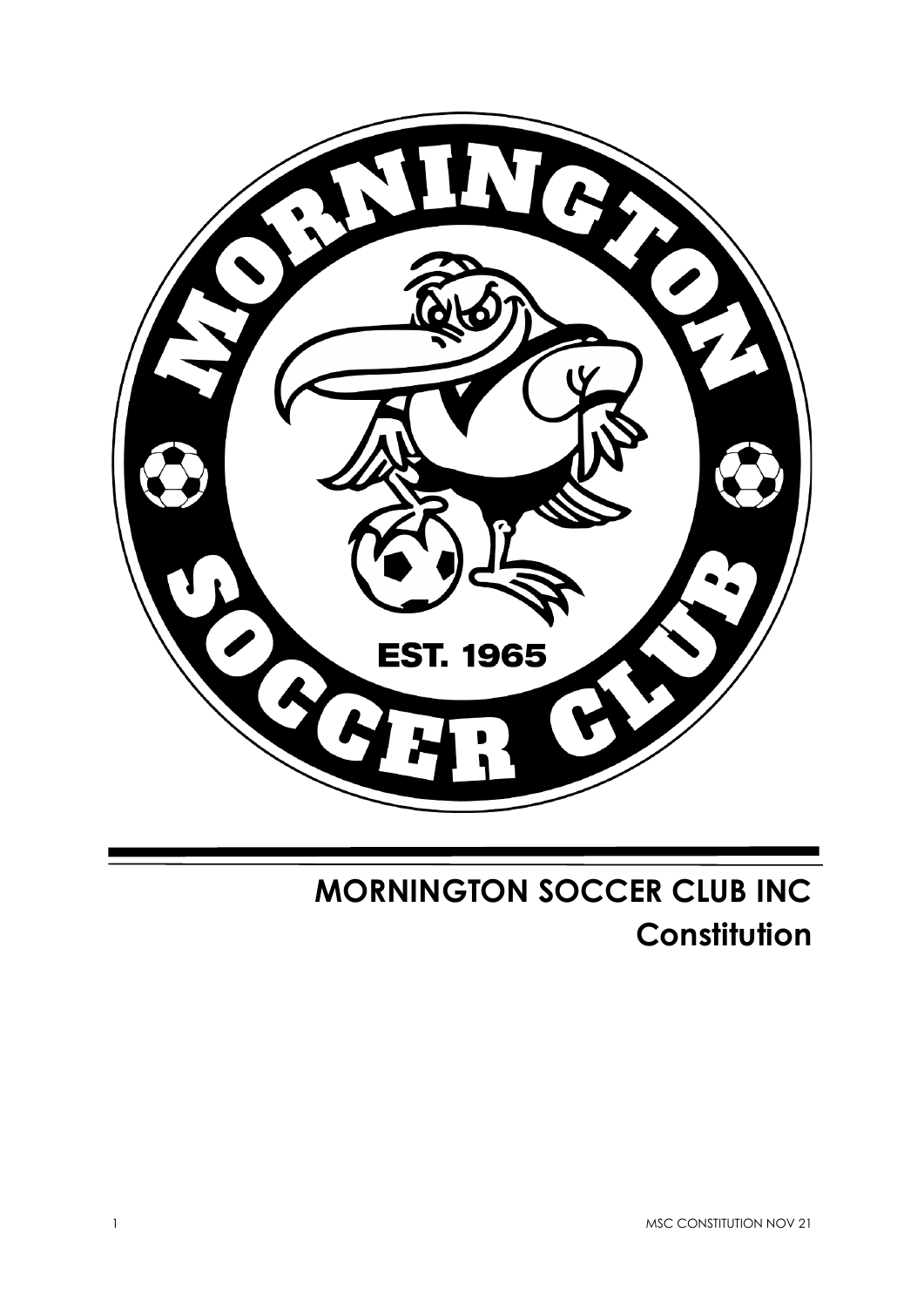# **ASSOCIATIONS INCORPORATIONS ACT 1981- SCHEDULE 3 Rules of Mornington Soccer Club (Incorporated)**

## **1. OBJECTS**

1.1 The objects for which the Club is established are to:

- a) Be the member Club of FFA and to comply with the constitution and by-laws of FFA and FFV.
- b) Prevent infringement of the constitution and by-laws of Football Federation Australia (FFA) and Football Victoria (FV) and protect Football from abuse.
- c) Foster friendly relations amongst officials and players of Football by encouraging Football games.
- d) Prevent racial, religious, gender or political discrimination or distinction among Football players.
- e) Promote, provide for, regulate, and ensure effective management of Football competitions, tournaments, and games under the control of or authorised by the Club.
- f) Co-operate with FFA, FV and other bodies in the promotion and development of, or otherwise in relation to, Football, the Statues and Regulations and the Laws of the Game.
- g) Facilitate the provision and maintenance of grounds, playing fields, materials, equipment, and other facilities for Football; and
- h) Act in the best interests of the Club and Football.
- 1.2 Alteration of objects and Constitution

Subject to **rule 3(10),** an addition, amendment, or alteration of the objects in **rule 1.1** or of any other rule contained in the Constitution must be approved by Special Resolution.

## **2. INTERPRETATION**

2.1 In these rules, unless contrary intention appears: -

**"Committee"** means the Board of Management of the Association.

**"Financial Year"** means the year ending on 30th September.

**"General Meeting"** means a general meeting of the members convened in accordance with rule 11.

**"Member"** means a member of the Association.

**"Membership Year"** means the calendar year ending on December 31.

**"Ordinary Member of the Board"** means a member of the Board who is not an officer of the Association under rule 21.

**"The Act"** means the Associations Incorporation Act 1981.

**"The Regulations"** means regulations under the Act.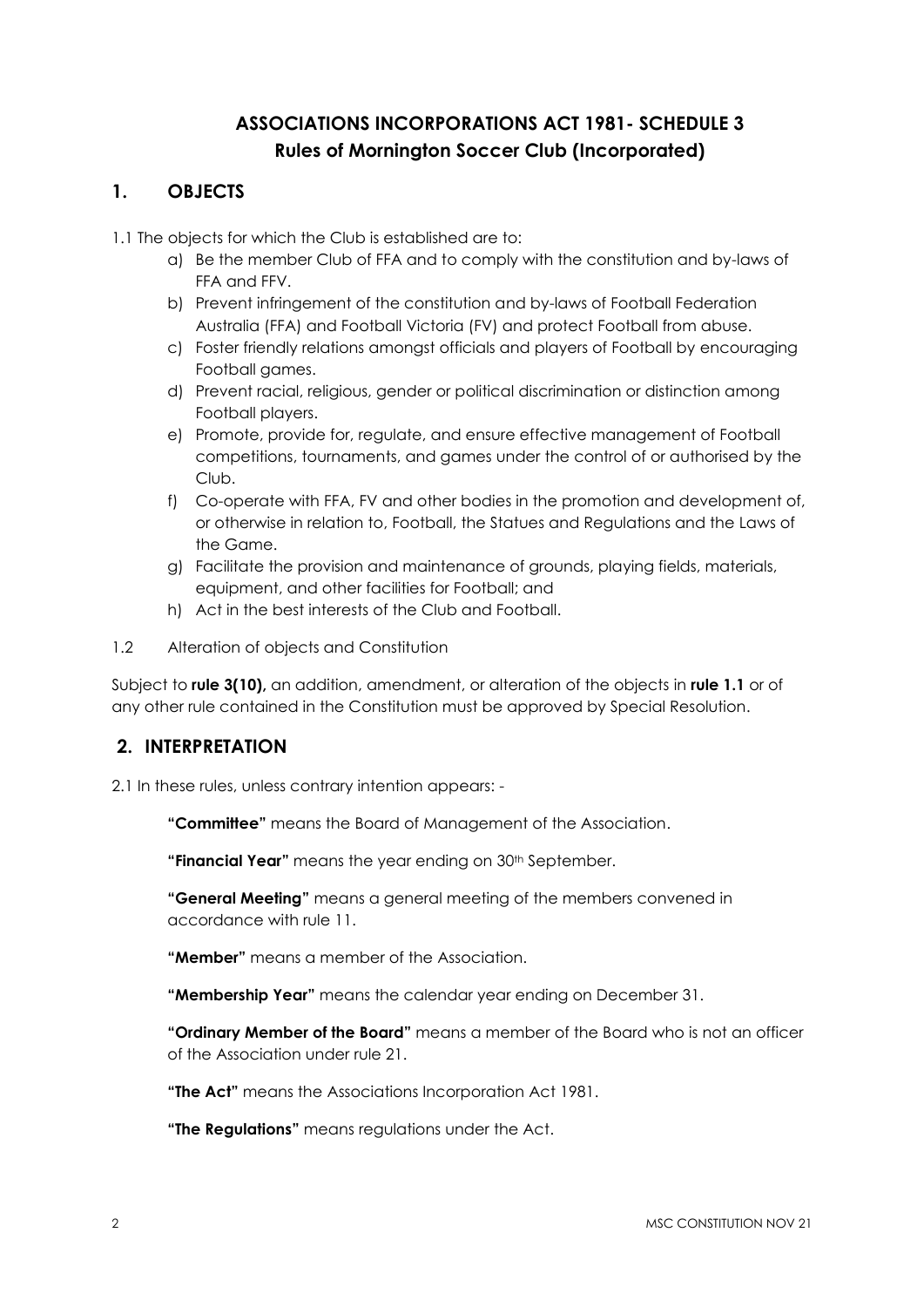- 2.2 In these rules, a reference to the Secretary of an Association is a reference:
	- a) Where a person holds office under these Rules as secretary of the Association to that person; and
	- b) In any other case, to the public officer of the Association.
- 2.3 Words or expressions contained in these rules shall be interpreted in accordance with the provisions of the Acts Interpretation Act 1958 ad the Act as in force from time to time.

#### **3. MEMBERS**

- 3.1 The Members of the Club shall consist of:
	- a) Life Members, who subject to this constitution, shall have the rights set out in rule 3(1)(d):
	- b) Ordinary Members (Full Members) over 18 years of age who, subject to this Constitution, shall have the right to be present, debate and vote at General Meetings.
	- c) Social Members over 18 years of age being persons other than Ordinary Members who are interested in promoting the Club but who do not participate in the playing activities (including the role of player, coach or official) of the Club and who shall not be entitled to be present, debate and vote at General Meetings; and
	- d) Junior Members under the age of 18 years who, subject to this Constitution, are not entitled to hold any office, but shall have the right to be present, debate and vote at General Meetings through the Junior Members parent or other legal guardian.
- 3.2 Full Membership shall be open to all adult persons who have paid the prescribed fee.
	- a) A Member shall be deemed to be an adult if he or she has reached the age of eighteen (18) years on or before the 1st day of January in the yea his or her application for membership is received by the Club
- 3.3 Junior Membership shall be open to all Junior registered players who have paid the prescribed fee, or those persons under the age of eighteen (18) years at the 1st day of January who have paid a fee equivalent to half the full member's fee.
- 3.4 The Club may by unanimous decision of all financial members present and entitled to vote at an Annual General Meeting elect any person a life member in recognition of long and dedicated service to the Club
	- a) Proposals for life membership, signed by at least five (5) financial members, must be received in writing by the Board of Management one (1) month prior to the annual general meeting.
	- b) Upon appointment to life member, the member will be relived of all further payments, subscriptions or levies and shall be recorded as a full financial member of the club during the period of life membership.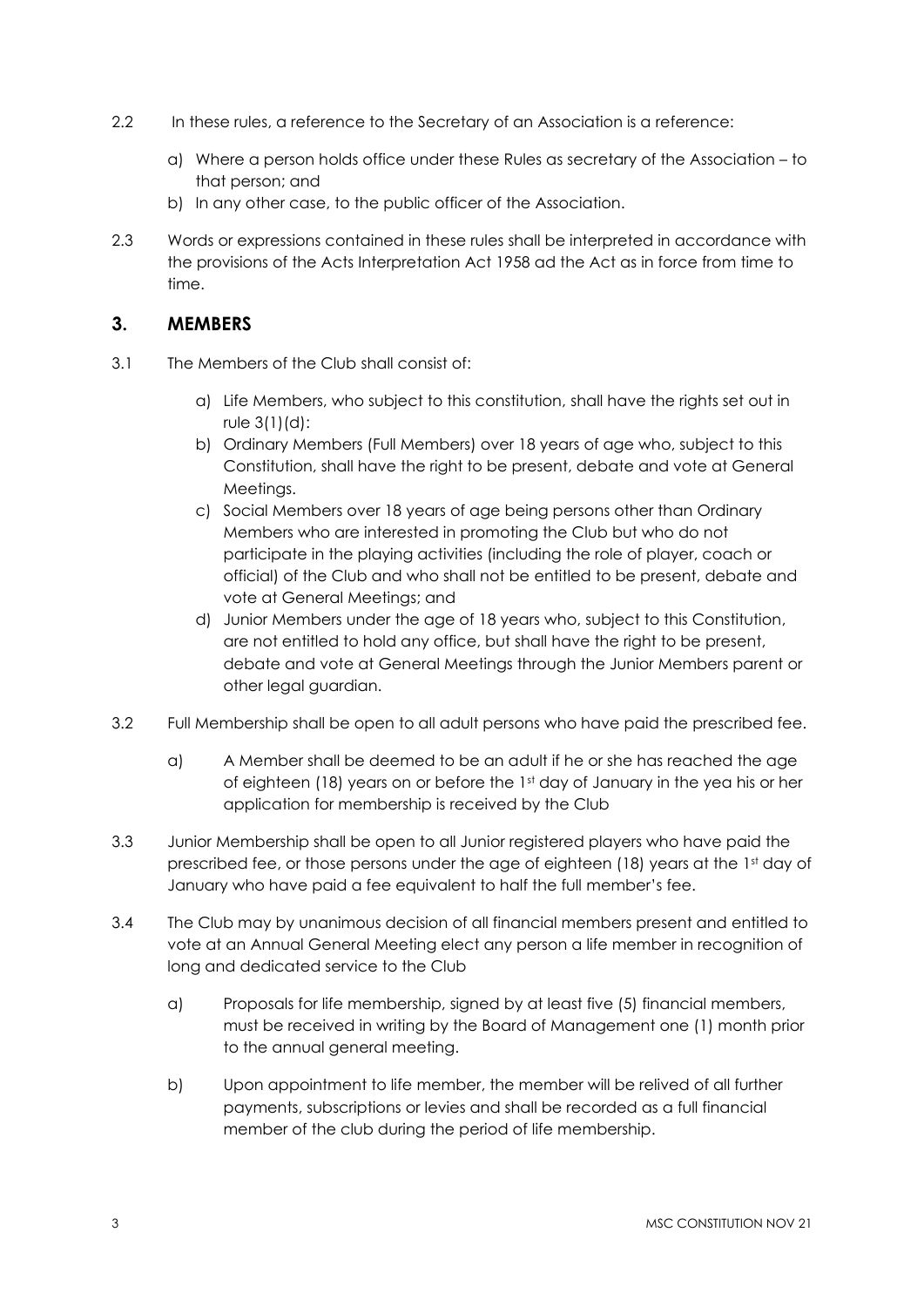- 3.5 Subject to the provisions in these rules relating to eligibility for voting and for candidature for the office the right to participate in all voting and the right to hold a position on the Club is given by this Constitution to full members, and life members. Junior Members are also granted the right to be present, vote and debate at General Meetings, with those rights to be exercised through the Junior parent or legal guardian.
- 3.6 A person who is not a Member of the Association at the time of the incorporation of the association (or who is such a member at the time but has ceased to be a member) shall not be admitted to membership:
	- a) unless he or she is nominated as provided in sub-clause (3); and
	- b) their admission as a member is approved by the Board of Management.
- 3.7 A nomination of a person for membership of the Association:
	- a) shall be made in writing in the form set out in Appendix 1; and b) shall be lodged with the Secretary of the Association.
- 3.8 As soon as practicable after the receipt of a nomination, the Secretary shall refer the nomination of the Board of Management.
- 3.9 Upon the nomination being referred to the Board of Management, the Board of Management shall determine whether to approve or reject the nomination
- 3.10 Upon a nomination being approved by the Board of Management, the Secretary shall, with as little delay as possible, notify the nominee in writing the he or she is approved for membership of the association and request payment within the period of 28 days after receipt of the notification of the sum payable under these rules as the entrance fee and the first year's annual subscription.
- 3.11 The secretary shall, upon payment of the amounts referred to in sub-clause (6) within the period referred to in that sub-clause, enter the nominees name in the register of members kept by the Secretary and, upon the name being so entered, the nominee becomes a member of the association,
- 3.12 A right, privilege, or obligation of a person by reason of is membership of the association:
	- a) is not capable of being transferred or transmitted to another person,
	- b) terminates upon the cessation of his or her membership whether by death or resignation or otherwise.

## **4. MEMBERS**

- 4.1 The club must procure that each Member admitted to membership agrees to be bound by and observe:
	- a) This Constitution
	- b) The Laws of the Game
	- c) The Statues and Regulations and those of the By-Laws expressed to apply to or in relation to Members.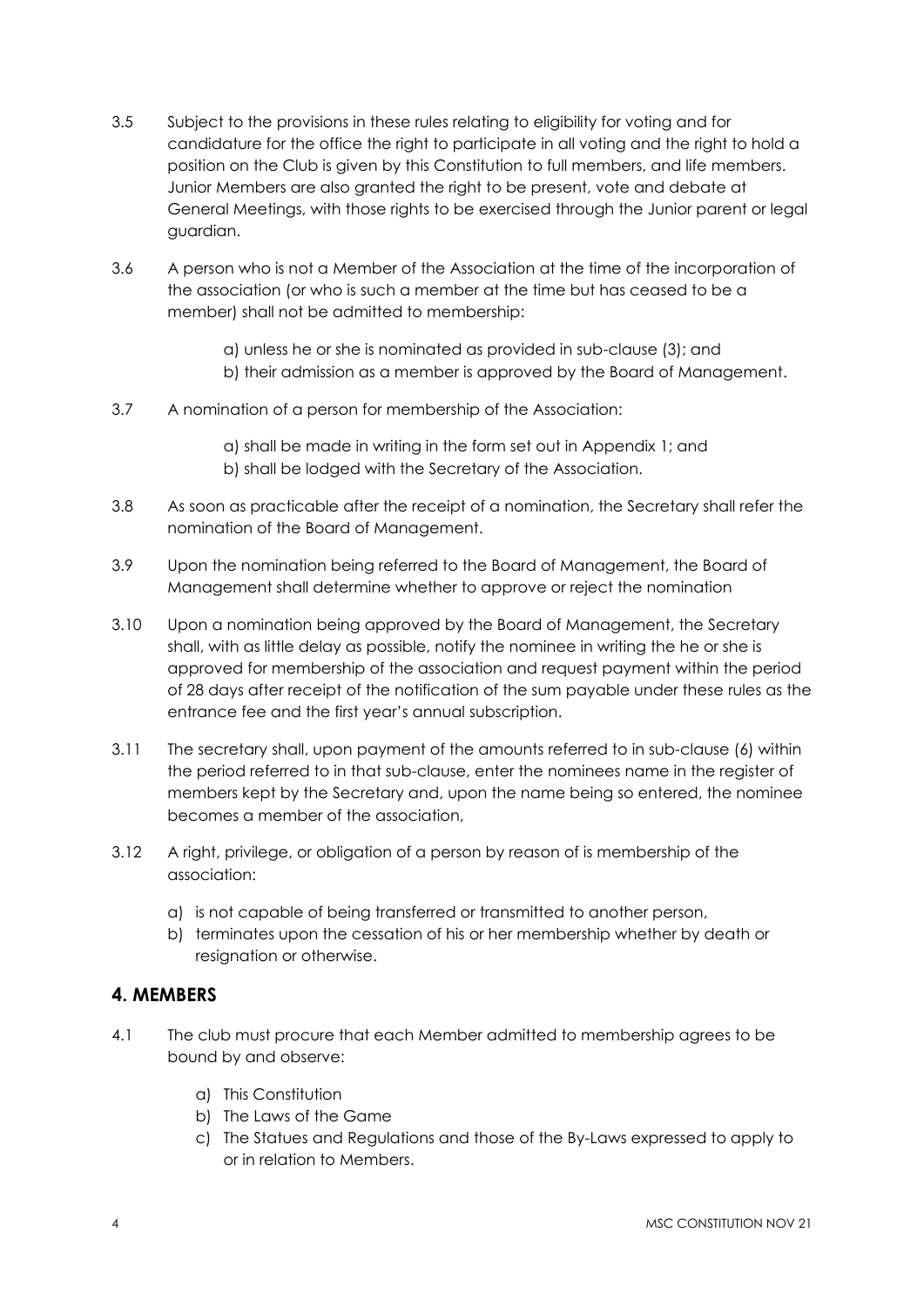- d) The Statutes and Regulations and the constitutions and by-laws of FFA and FV as enforced from time to time
- e) The FV Codes of Behaviour and Rules of Competition, as amended from time to time.
- f) The FV Code of Conduct, as amended from time to time.

## **5. Football Federation Australia (FFA) and Football Victoria (FV)**

- 5.1 Constitution
	- a) The Club must be a body corporate or incorporated association to be recognised by FFA and/or FV and must have the following characteristics:

i) It organises teams to participate in competitions sanctioned by FFV or FV;

ii) all members of its teams are entitled to membership iii) members may vote in an election for any office holders (whether directly if over 18 years of age or indirectly through the Junior Members parent or legal guardian if under 18 years of age); iv) agrees to be bound by the Statues and Regulations, the Laws of the Game and those FFA or FV rules (including the respective constitution's) and by-laws expressed to apply to it; and v) prevent infringement of the constitutions and by-laws of FFA and FV and protect Football from abuse;

b) The Club must amend:

i) this Constitution; or ii) the By-laws.

to promptly adopt changes in the constitutions and by-laws of FFA and/or FV made from time to time to the extent they are applicable to the Club. In this clause the reference to changes to by-laws includes additional or replacement by-laws.

c) The Club must not otherwise amend or vary this Constitution without the consent of FV and in accordance with the Act; or

d) The Club must not otherwise amend or vary any of its By0laws without the consent of FV.

e) The Club is not required to submit any amendments to its Constitution or Bylaws to FV for consent unless:

i) the amendment impacts upon membership or members rights ii) the amendment concerns FV competitions, tournaments, or games, or otherwise relates to the conduct, regulation, or management of Football, or

iii) the effect of the amendment is a breach of the Constitution, bylaws or statues and regulations of either FV or FFA as prescribed from time to time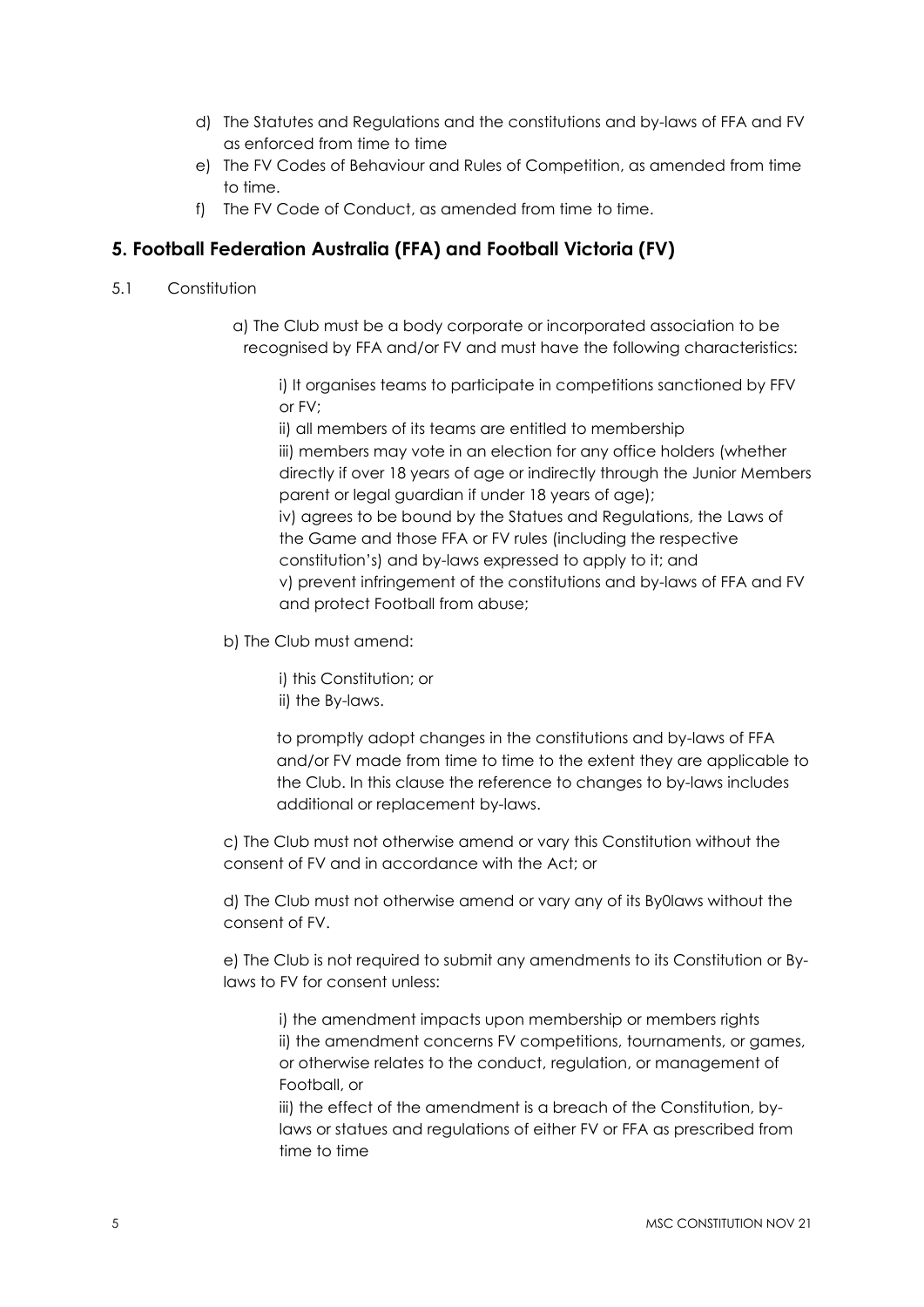f) FV must consent to any amendment to this Constitution or those By-laws which are required by law. FV will only withhold consent where the amendments or the effect of the amendment is in breach of the constitutions, by-laws or statutes and regulations of FV or FFA as prescribed from time to time.

## **6. ENFORCEMENT OF RULES**

Subject to applicable law, the Club must:

a) promulgate and comply with, and do everything within its power to enforce compliance with the Statutes and Regulations and the Laws of the Game; and

b) co-operate with FFA and FV in all matters relating to the organisation of competitions, the Clubs own competitions and Football in general.

#### **7. ENTERANCE FEE AND MEMBERSHIP FEES**

7.1 The entrance fee is NIL

7.2 The membership fee is to be determined by the Board of Management from time to time and shall be paid in advance and become payable on the 1st day of January each year and membership shall be current for the term of the calendar year.

a) The subscription for persons joining after six months of the calendar year shall be pro-rata for the expired portion of the year.

b) The senior players fees shall be an amount as decided by the Board of Management and shall include the adult membership fee.

c) The Junior players fees shall be an amount as decided by the Board of Management and shall include full membership of the Club for one parent or legal guardian.

## **8. REGISTER OF MEMBERS**

8.1 The Secretary shall keep and maintain a register of members in which shall be entered the full name, address, and date of entry of each member and the register shall be available for inspection by members at the address of the Public Officer.

#### **9. RESIGNATION AND EXPULSION OF MEMBER**

9.1 A member of the Association who has paid all moneys due and payable by him to the Association may resign from the Association by first giving one months' notice in writing to the Secretary of their intention to resign and upon the expiration of that period of notice, the member shall cease to be a member.

9.2 Upon the expiration of a notice given under the sub-clause (1), the secretary shall make in the register of members an entry recording the date on which the member by whom the notice was given, ceased to be a member.

9.3 Subject to these rules, the Board of Management may by resolution:

a) Expel a member from the Association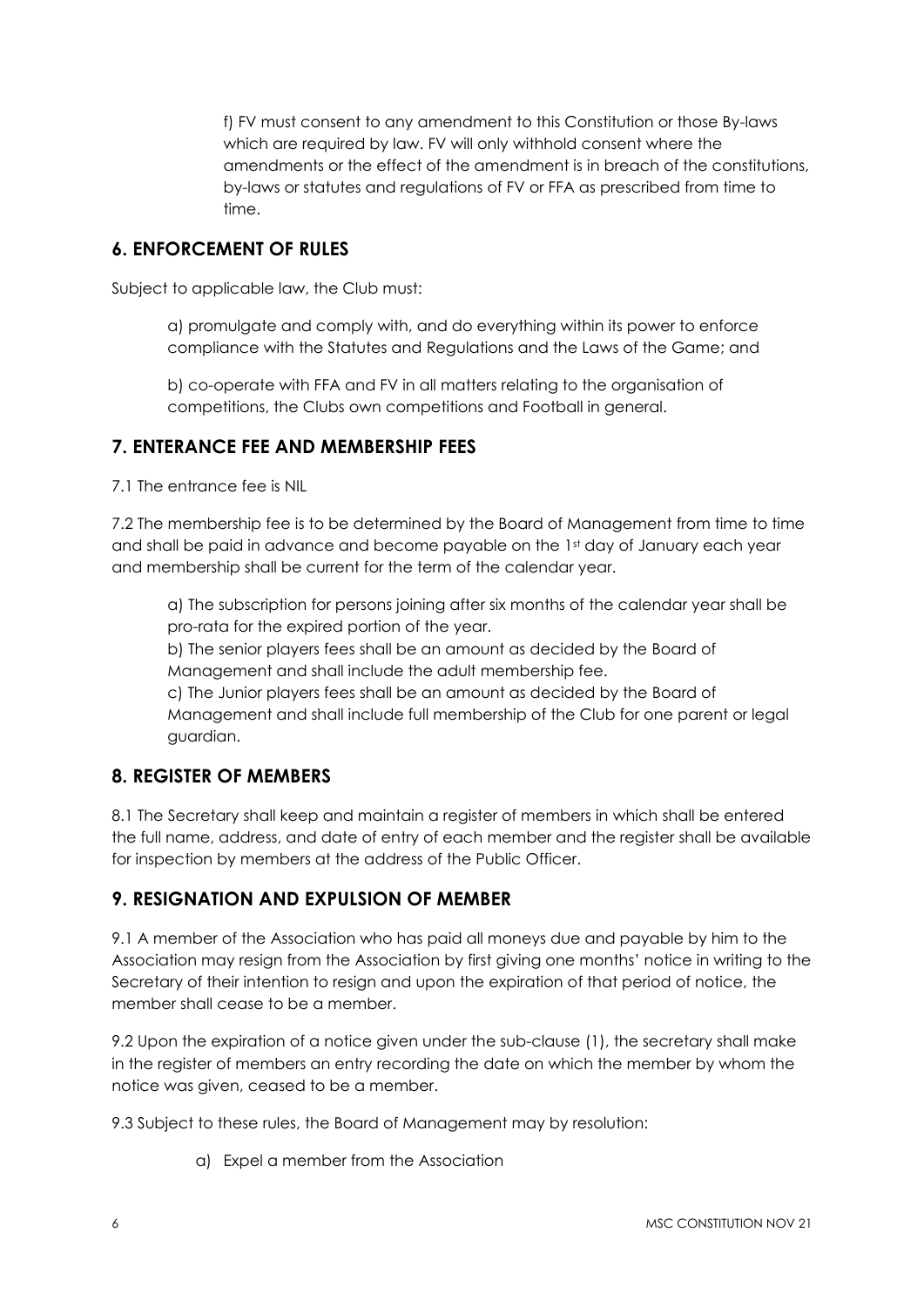- b) Suspend a member from membership of the Associations for a specified period; or
- c) Fine a member in accordance with The Regulations, if the Board of Management is of the opinion that the member

i) has refused or neglected to comply with the rules; or ii) has been guilty of conduct unbecoming a member or prejudicial to the interests of the Association

9.4 A resolution of the Board of Management under sub-clause (9.3)

a) does not take effect unless the Board of Management, at a meeting held not earlier than 14 and not later than 28 days after the service on the member of a notice under sub-clause (3) confirms the resolution in accordance with this clause; and

b) where the member exercises a right of appeal to the Association under this clause; does not take effect unless the Association confirms the resolution in accordance with this clause.

9.5 Where the Board of Management passes a resolution under sub-clause (9), the secretary shall as soon a practicable, cause to be served on the member a notice of writing:

a) setting out the resolution of the Board of Management and the grounds on which it is based

b) stating the member may address the Board of Management at a meeting to be held not earlier than 14 and not later than 20 days after service of the notice.

- c) stating the date, time, and place of that meeting
- d) informing the member that he may do one or more of the following
	- i) attend the meeting

ii) give to the Board of Management before the date of that meeting a written statement seeking the revocation of the resolution iii) not later than 24 hours before the date of that meeting, lodge with the Secretary a notice to the effect he or she wishes to appeal the Association in general meeting against the resolution.

9.6 At a meeting of the Board of Management held in accordance with sub-clause (9.4), the Board of Management:

a) shall give to the member an opportunity to be heard

b) shall give due consideration to any written statement submitted by the member; and

c) shall by resolution determine whether to confirm or to revoke the resolution

9.7 Where the Secretary receives a notice under sub-clause (9.5), he or she shall notify the Board of Management and the Board of Management shall convene a general meeting of the Association to be held within 21 days after the date on which the Secretary received the notice.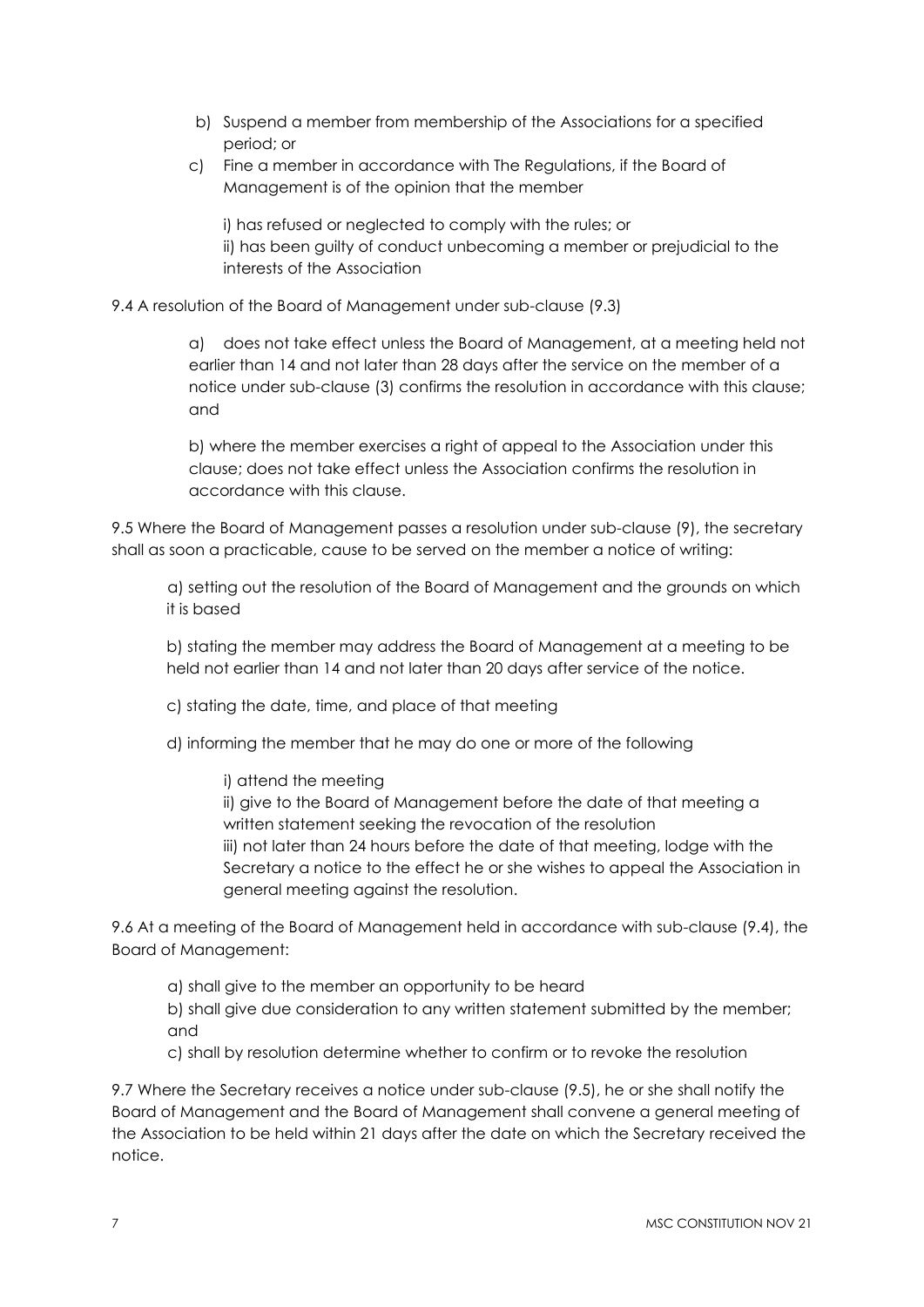9.8 At a general meeting of the Association convened under sub-clause (9.7)

- a) No business other than the question of the appeal shall be transacted
- b) The Board of Management may place before the meeting details of the grounds for the resolution and the reasons for passing the resolution
- c) The member shall be given an opportunity to be heard; and
- d) The members present shall vote by secret ballot on the question whether the resolution should be confirmed or revoked.

9.9 If at the general meeting:

- a) Two-thirds of the members vote in person or by proxy in favour of the confirmation of the resolution, the resolution is confirmed: and
- b) In any other case the resolution is revoked.

#### **10. ANNUAL GENERAL MEETING**

10.1 The Association shall in each calendar year convene an annual general meeting of its members

10.2 The annual general meeting shall be held on or before the 1st Monday in November of each year, such day as to be determined by the Board of Management

10.3 The annual general meeting shall be specified as such in the notice convening it

10.4 The ordinary business of the annual general meeting shall be:

- a) To confirm the minutes of the last preceding annual general meeting and of any general meetings held since that meeting
- b) To receive from the Board of Management reports upon the transactions of the Association during the last preceding financial year
- c) To elect officers of the Association and the ordinary members of the Board of Management
- d) To receive and consider the statement submitted by the Association in accordance with section 30 (3) of the Act
- e) To appoint auditors both internal and external; and
- f) To appoint solicitors for the Association

10.5 The annual general meeting may transact special business of which notice is given in accordance with these rules.

10.6 The annual general meeting shall be in addition to any other general meetings that may be held in the same year.

#### **11. SPECIAL GENERAL MEETINGS**

11.1 All general meetings other than the annual general meeting shall be called special general meetings

11.2 The Board of Management may, whenever it thinks fit, convene a special general meeting of the Association and, where but for this sub-clause, more than 15 months would lapse between annual general meetings, shall convene a special general meeting before the expiration of that period.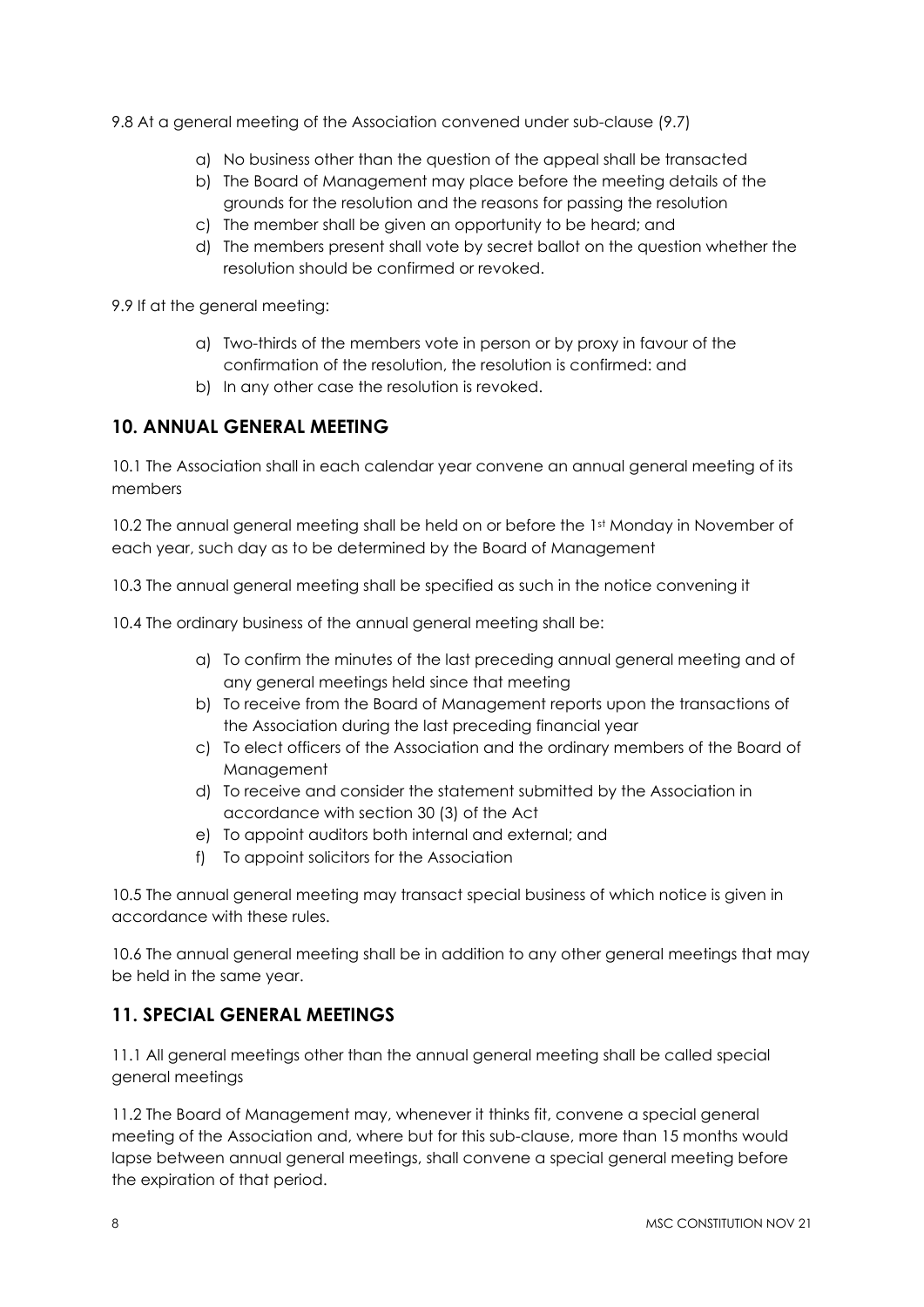11.3 The Board of Management shall on the requisition in writing of not less than fifteen (15) financial members, convene a special general meeting of the Association.

11.4 The requisition of a special general meeting shall state the objectives of the meeting and shall be signed by the members making the requisition and be send to the address of the Secretary and may consist of several documents in a like form, each signed by one or more of the members making the requisition

11.5 If the Board of Management does not cause a special general meeting to be held within one (1) month after the members making the requisition is sent to the address of the Secretary, the members making the requisition or any of them, may convene a special general meeting to be held not later than 3 months after that date.

11.5 A special general meeting convened by members in pursuance of these rules shall be convened in the same manner as nearly as possible as that in which those meetings are convened by the Board of Management and all reasonable expenses incurred in convening the meeting shall be refunded by the Association to the person incurring the expenses.

# **12. NOTICE OF MEETING**

12.1 The Secretary of the Association shall, at least 14 days before the date fixed for holding a general meeting of the association, cause to be sent to each member of the Association at his or her address appearing in the register of members, a notice by pre-paid post stating the place, date and time of the meeting and the nature of the business to be transacted at the meeting.

12.2 No business other than that set out in the notice convening the meeting shall be transacted at the meeting

12.3 A member desiring to bring any business before a meeting may give notice of that business in writing to the secretary who shall include that business in the notice calling the next general meeting after receipt of the notice.

## **13. PROCEEDINGS AT MEETINGS**

13.1 All business that is transacted at a special general meeting and all business that is transacted at the general meeting except for that specifically referred to in these rules as being the ordinary business of the annual general meeting shall be deemed to be special business.

13.2 No item of business shall be transacted at a general meeting unless a quorum of members entitled under these rules to vote is present during the time when the meeting is considering that item.

13.4 The quorum for an annual general meeting or special general meeting shall be one (1) quarter of the financial members of the Club.

13.5 If with half an hour after the appointed time for the commencement of a general meeting, a quorum is not present, the meeting if convened upon the requisition of members shall be dissolved and in any case shall stand adjourned to a day (14) days hence at the same time and (unless another place is specified by the Chairman at the time of the adjournment or by written notice to members given the day to which the meeting is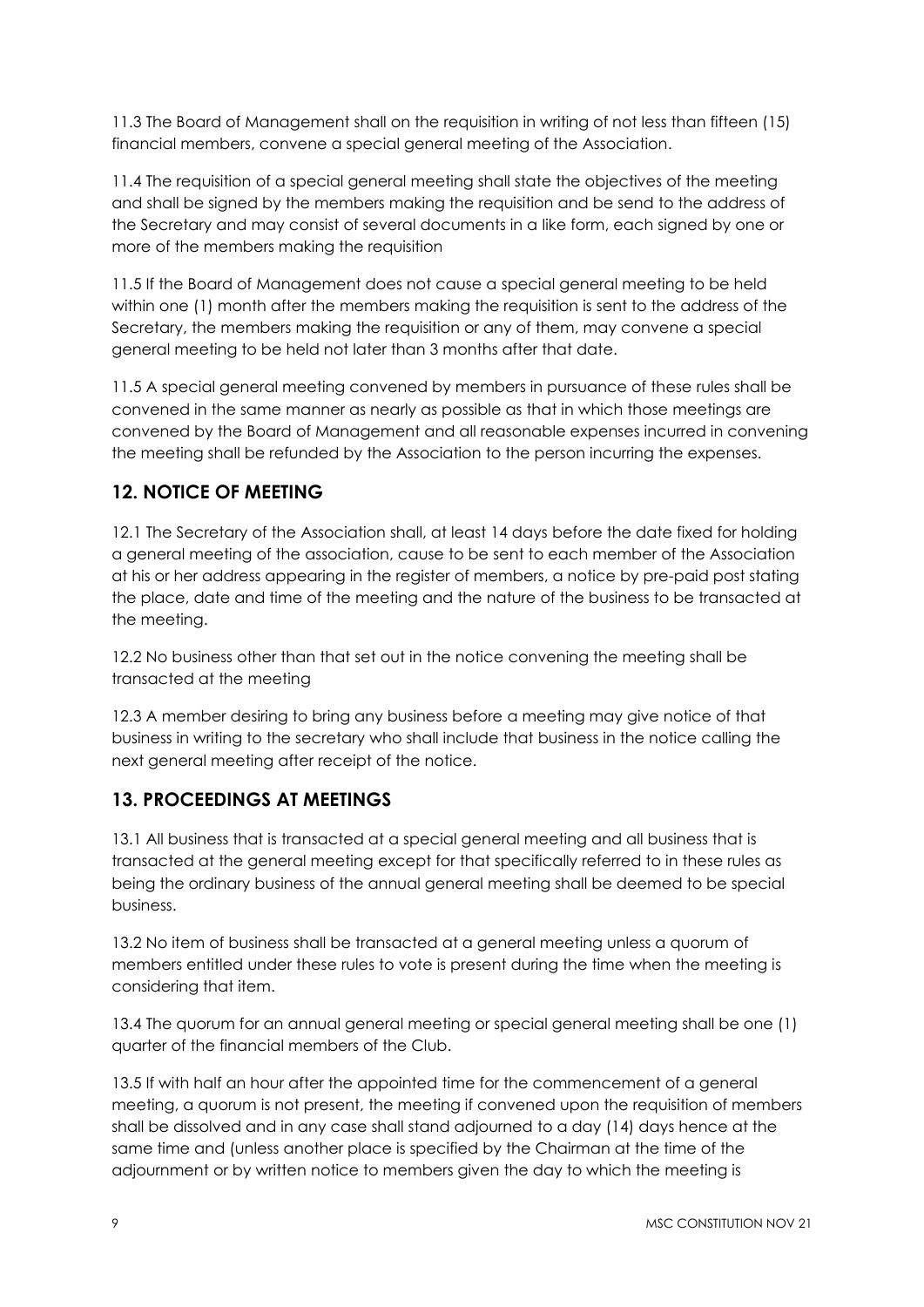adjourned) at the same place and if at the adjourned meeting the quorum is not present within half an hour after the time appointed for the commencement of the meeting, the members, present shall be a quorum.

13.6 The President, or in their absence, the Vice-President shall preside as Chairperson (Chair) at each general meeting of the Association.

13.7 If the President and the Vice-President are absent from a general meeting, the members present shall elect one of their number to preside as Chair at the meeting.

13.8 The Chair of a general meeting at which a quorum is present may, with the consent of the meeting, adjourn the meeting from time to time and place to place, but no business shall be transacted at an adjourned meeting other than the business left unfinished at the meeting at which the adjournment took place.

13.9 Where a meeting is adjourned for 14 days or more, a like notice of the adjourned meeting shall be given as in the case of the general meeting

a) except as provided in sub-clauses (9.2) (9.3), it is not necessary to give notice of an adjournment or of the business to be transacted at an adjourned meeting.

13.10 A question arising at a general meeting of the Association shall be determined on a show of hands and unless before or on the declaration of the show of hands a poll is demanded, a declaration by the Chairperson that a resolution has, on a show of hands been carried or carried unanimously or carried by a particular majority or lost, and an entry to that effect in the minutes of the Associations is evidence of the fact, without proof of the number of proportion of the votes recorded in favour of, or against, that resolution.

13.11 Upon any question at a general meeting of the Association, a member has one vote only,

13.12 All votes shall be given personally or by proxy.

13.13 In the case of an equality of voting on a question the Chairperson of the meeting is entitled to exercise a second or casting vote.

13.14 If at a meeting a poll on any question is demanded by not less than three members, it shall be taken at that meeting in such manner as the Chair may direct and the resolution of the poll shall be deemed to be a resolution of the meeting on that question.

13.15 A poll that is demanded on the election of a Chairperson or on a question of an adjournment shall be taken forthwith and a poll that is demanded on any other question shall be taken at such time before the close of the meeting as the Chair may direct.

13.16 A member is not entitled to vote at any general meeting unless all moneys due and payable by him to the Association have been paid, other than the amount of the annual subscription payable in respect of the current financial year.

13.17 Each member shall be entitled to appoint another member as his proxy by notice given to the Secretary no later than 24 hours before the time of the meeting in respect of which the proxy is appointed

13.18 The notice appointing the proxy shall be in the form set out in Appendix 2.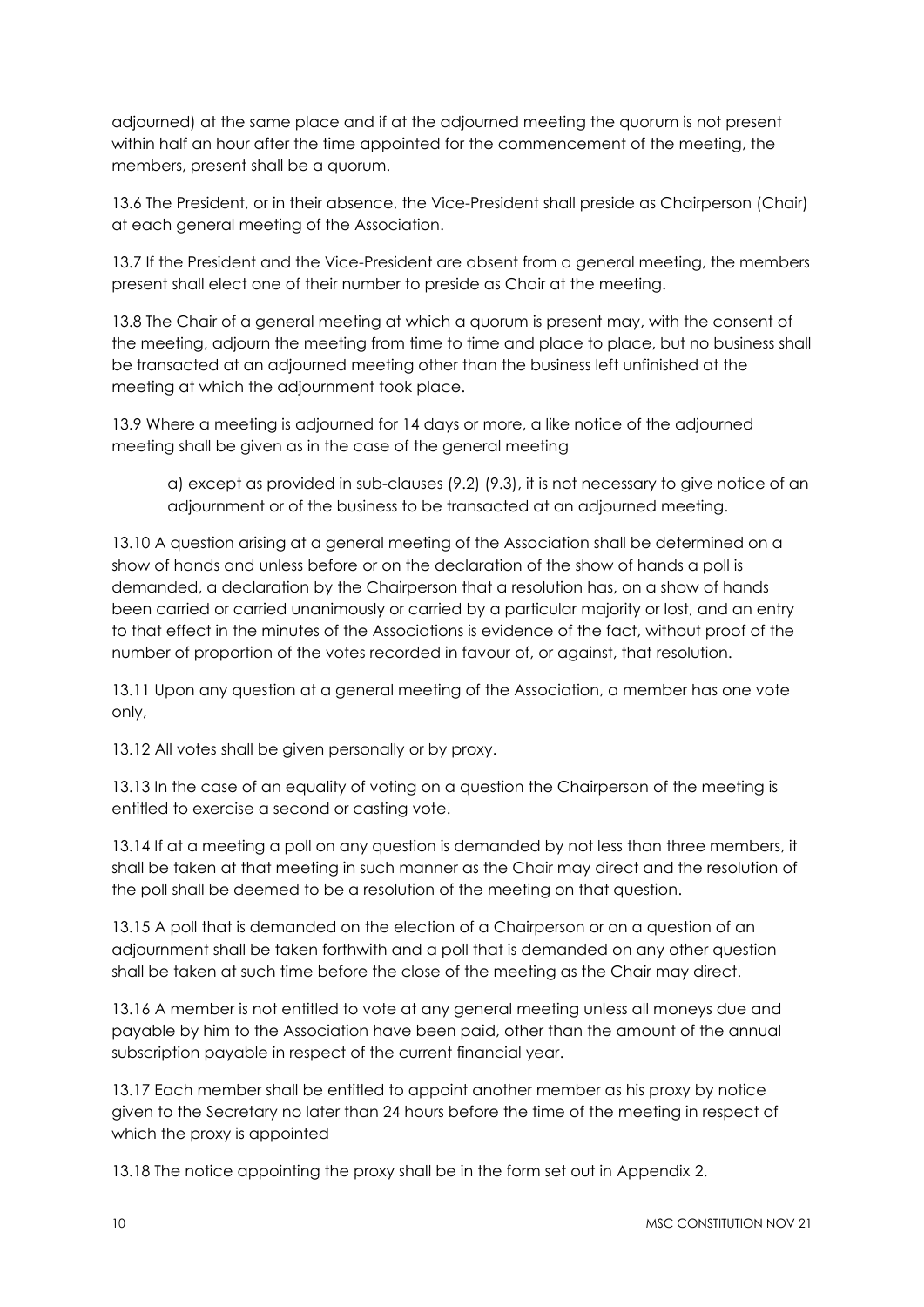## **14. BOARD OF MANAGEMENT**

14.1 The affairs of the Association shall be managed by a Board of Management constituted as provided in rule (14.3).

14.2 The Board of Management:

- a) Shall control and manage the business affairs of the Association
- b) May, subject to these rules, the regulations, and the Act, exercise all such powers and functions as may by exercised by the Association other than those powers and functions that are required by these rules to be exercised by general meetings of the member of the Association; and
- c) Subject to these rules, the regulations, and the Act, has power to perform all such acts and things as appear to the Board of Management to b essential for the proper management of the business affairs of the Association,
- d) May appoint any sub-committees or persons to carry out specific tasks and delegate to those sub-committees or persons such authority as the Board may deem desirable.

14.3 The officer of the Association shall be:

- a) A President
- b) A Vice President
- c) A Treasurer, and
- d) A Secretary

14.4 The provisions of Rule (15) so far as they are applicable and with the necessary modifications apply to and in relation to the election of persons to any office mentioned in the sub-clause (14.1)

14.5 Each officer of the Association shall hold office until the Annual General Meeting next after the date of his or her election but is eligible for re-election.

14.6 In the event of a casual vacancy in any office referred to in sub-clause (14.3), the Board of Management may appoint one of its members to the vacant office and the member so appointed may continue in office up to and including the conclusion of the annual general meeting next following the date of his or her appointment.

14.7 Subject to section 15 of the Act, the Board of Management shall consist of:

- a) The officer of the Association; and
- b) 2 ordinary members each of whom shall be elected at the annual general meeting of the Association in each year.

14.8 Each ordinary member of the Board of Management shall, subject to these rules hold office until the annual general meeting of the Association each year

14.9 In the event of a casual vacancy occurring in the office of an ordinary member of the Board of Management, the Board of Management may appoint a member of the Association to fill the vacancy and the members so appointed shall hold office, subject to these rules, until the conclusion of the annual general meeting next following the date of his appointment.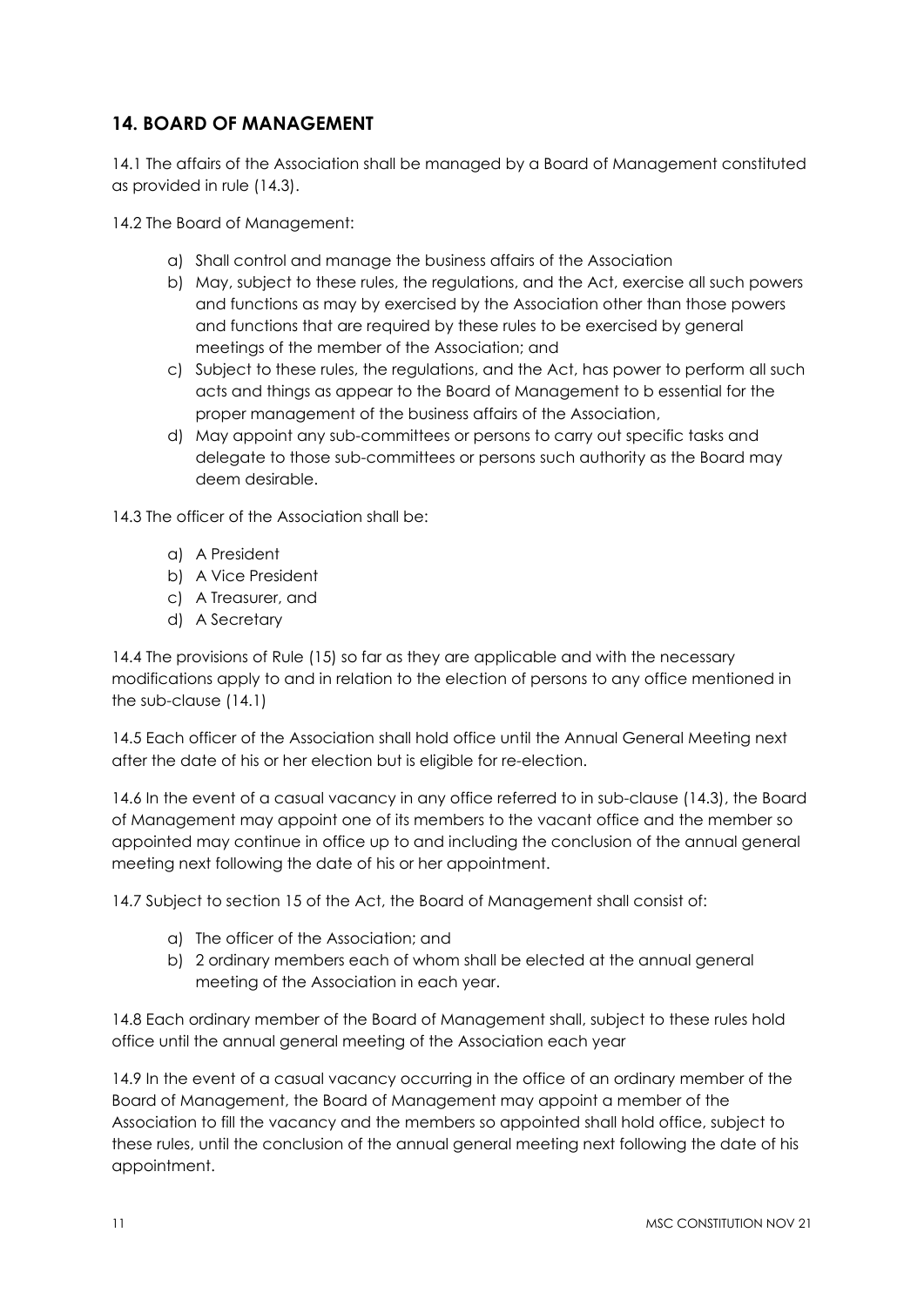# **15. ELECTION OF OFFICERS AND VACANCY**

15.1 Nominations of candidates for election as officers of the Association or as ordinary members of the Board of Management:

- a) Shall be made in writing, signed by two members of the Association, and accompanied by the written consent of the candidate (which may be endorsed on the form of nomination); and
- b) Shall be delivered to the Secretary of the Association not less than 7 days before the date fixed for the holding of the annual general meeting,

15.2 If insufficient nominations are received to fill all vacancies on the Board of Management, the candidates nominated shall be deemed to be elected and further nominations shall be received at the annual general meeting.

15.3 If the number of nominations received is equal to the number of vacancies to be filled, the persons nominated shall be deemed to be elected.

15.4 If the number of nominations received is equal to the number of vacancies to be filled, a ballot shall be held.

15.6 The ballot for the election of officers and ordinary members of the Board of Management shall be conducted at the annual general meeting in such usual and proper manner as the Board of Management may direct.

15.7 A nomination of a candidate for election under this clause is not valid if that candidate has been nominated for another office for election at the same election.

15.8 For the purposes of these rules, the office and officer of the Association or of an ordinary member of the Board of Management becomes vacant if the officer or member:

- a) Ceases to be a member of the Association
- b) Becomes insolvent under administration with the meaning of the Companies (Victoria) code, or
- c) Resigns his or her office by notice in writing given to the Secretary.

#### **16. PROCEEDINGS OF COMMITTEE**

16.1 The Board of Management shall meet at least 3 times in each year at such place and such times as the Board of Management may determine.

16.2 Special meetings of the Board of Management may be convened by the President or by any 4 of the members of the Board of Management.

16.3 Notice shall be given to members of the Board of Management of any special meeting specifying the general nature of the business to be transacted and no other business shall be transacted at such a meeting.

16.4 Any 4 members of the Board of Management constitute a quorum for the transaction of the business of a meeting of the Board of Management.

16.5 No business shall be transacted unless a quorum is present within and if within half an hour of the time appointed for the meeting a quorum is not present the meeting shall stand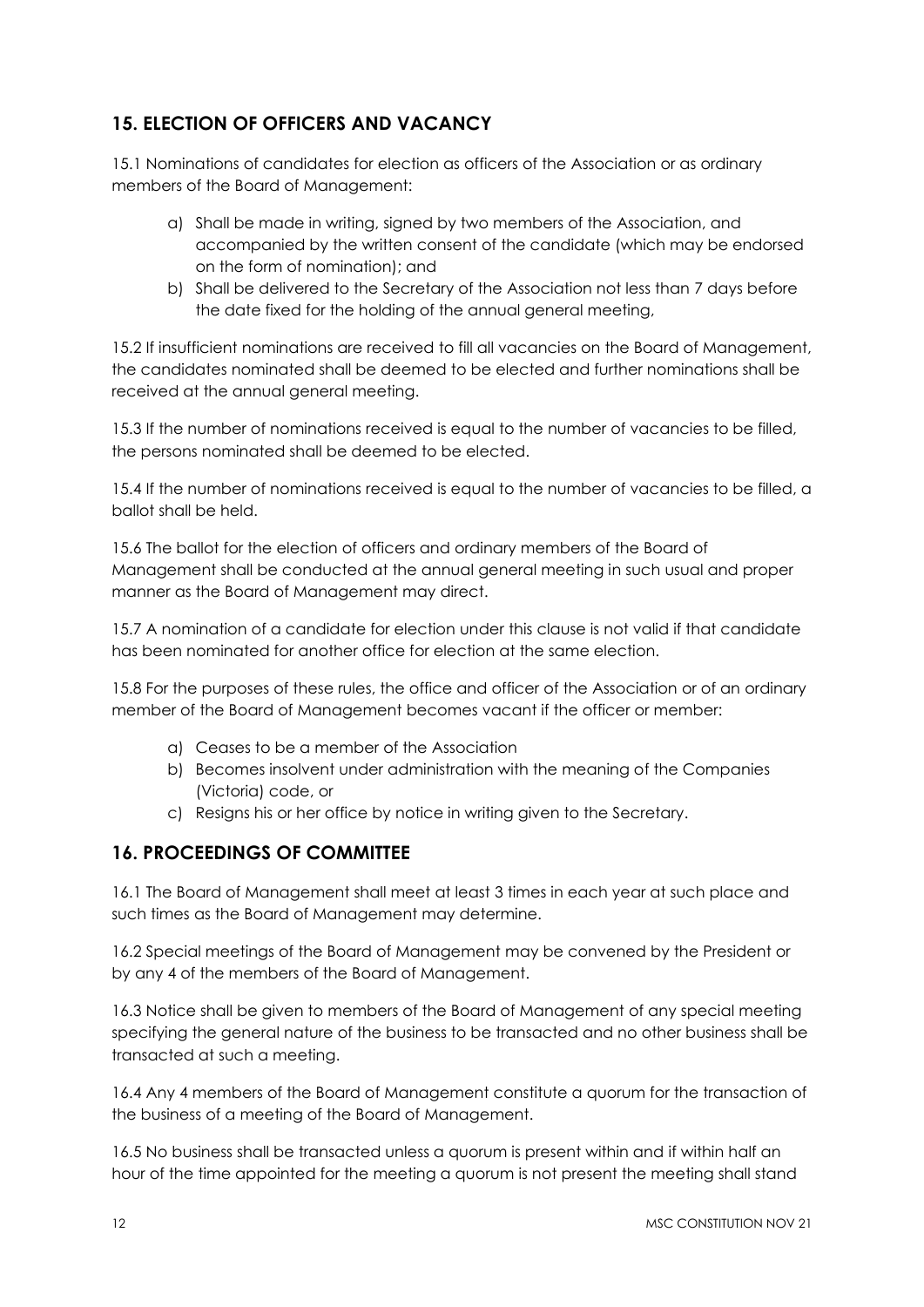adjourned to the same place and at the same hour of the same day in the following week unless the meeting was a special meeting in which case it lapses.

16.6 At meetings of the Board of Management:

- a) The President or in their absence the Vice-President shall preside; or
- b) If the President and the Vice-President are absent, such one of the remaining members of the Board of Management as may be chosen by the members present shall preside.

16.7 Questions arising at a meeting of the Board of Management, or any sub-committee appointed by the Board of Management shall be determined on a show of hands or, if demanded by a member, by poll taken in such a manner as the person presiding at the meeting may determine.

16.8 Each member present at a meeting of the Board of Management or any subcommittee appointed by the Board of Management (including the person presiding at the meeting) is entitled to one vote and, in the event of any equality of votes in question, the person presiding may exercise a second or casting vote.

16.9 Written notice of each committee meeting shall be served on each member of the Board of Management by delivering it to him or her at a reasonable time before the meeting or by sending it by pre-paid post addressed to him or her at their usual or last known place of abode at least two business days before the start of the meeting.

16.10 Subject to clause (16.4) the Board of Management may act notwithstanding any vacancy on the Board of Management.

## **17. SECRETARY**

17.1 The Secretary of the Association shall keep minutes of the resolutions and proceedings of each general meeting and each committee meeting in books provided for that purpose together with a record of names of persons present at committee meetings.

#### **18. TREASURER**

18.1 The Treasurer of the Association.

- a) Shall collect and receive all monies due to the Association and make all payments authorised by the Association; and
- b) Shall keep accounts and books showing the financial affairs of the Association with full details of all receipts and expenditure connected with the activities of the Association.

18.2 The accounts and books referred to in subclause (18.1) shall be available for inspection by members.

#### **19. REMOVAL OF A COMMITTEE MEMBER**

19.1 The Board of Management may by resolution remove any members of the Board of Management before the expiration of his term of office and appoint another member in his or her stead to hold office until the expiration of the term of the first mentioned member if: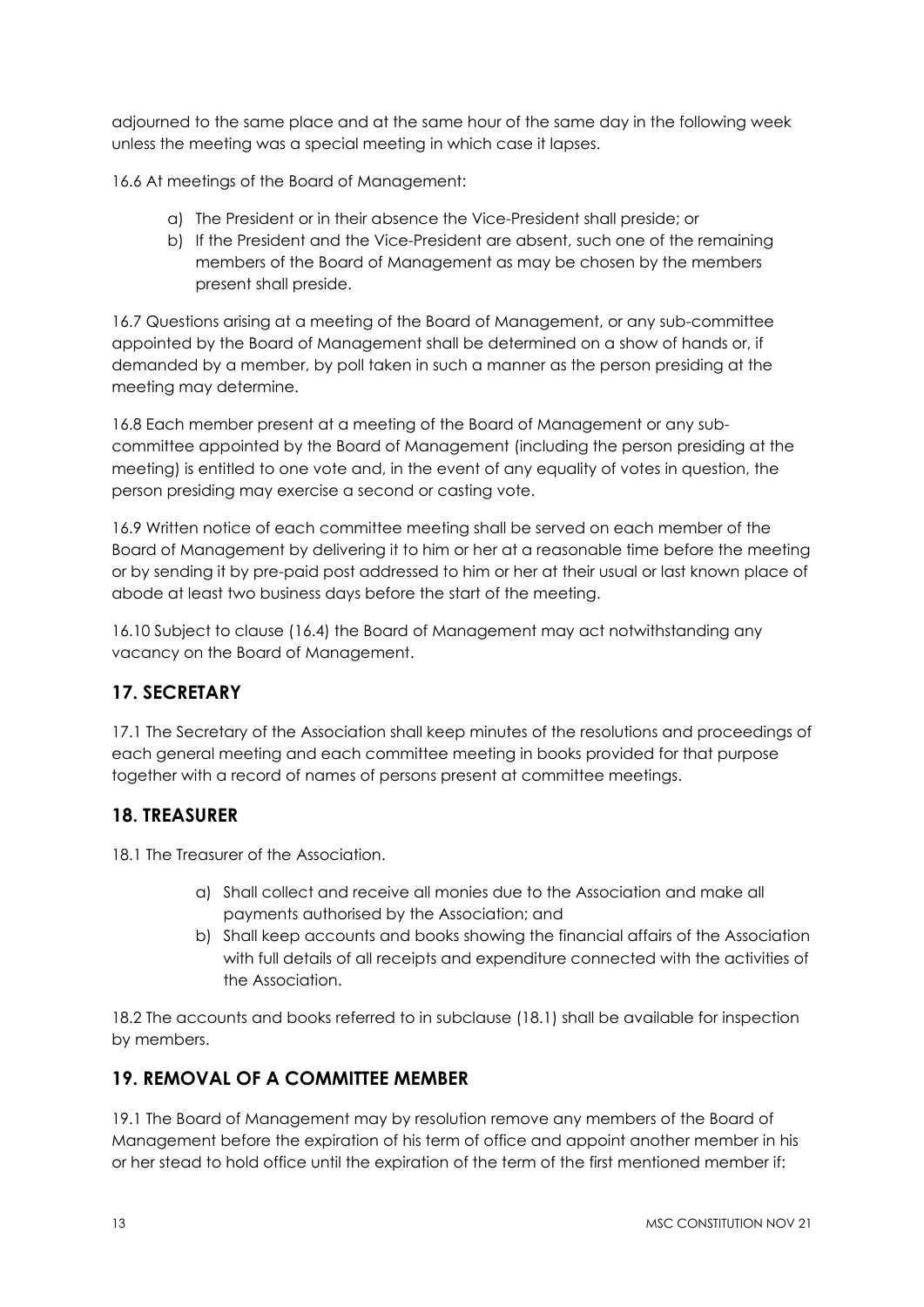- a) The member has been absent from three consecutive meetings of the Board of Management or sub-committee without the permission of the Board of Management or sub-committee; or
- b) The members actions are deemed by the Board of Management to be injurious or prejudicial to the Club.

19.2 Where the member to whom proposed resolution referred to in sub clause (19.1) makes representations in writing to the Secretary or President of the Board (not exceeding a reasonable length) and requests that they be notified to the members of the Board, the Secretary or the President may send a copy of the representations to each member of the Board or, if they are not so sent, the member may require that they be read out at a meeting.

## **20. CHEQUES**

20.1 All cheques, drafts, bills of exchange, promissory noted and other negotiable instruments shall be signed by two members of the Board of Management.

#### **21. SEAL**

21.1 The Common Seal of the Association shall be kept in custody of the Secretary

21.2 The Common Seal shall not be affixed to any instrument except by the authority of the Board of Management and the affixing of the Common Seal shall be attested by the signatures either of two members of the Board of Management or of a member of the Board of Management and of the Public Officer of the Association.

## **22. ALTERATION OF RULES AND STATEMENT OF PURPOSE**

22.1 These rules and statement of purpose of the Association shall not be altered except in accordance with these Rules and the Act.

## **23. NOTICES**

23.1 A notice may be served by or on behalf of the Association upon any member either personally or by sending it by post to the member at his address shown in the Register of Members.

23.2 Where a document is properly addressed pre-paid and posted to a person as a letter the document shall, unless the contrary is proved, be deemed to have been given to the person at the time in which the letter would have been delivered in the ordinary course of post.

## **24. WINDING UP OR CANCELLATION**

24.1 The Association may be wound up voluntarily by special resolution.

- a) In the event of the winding up or the cancellation of the incorporation of the Association, the surplus assets of the Association must not be distributed to any members or former members of the Association.
- b) Subject to the Act and any court order made under section 133 of the Act, the surplus assets must be given to a body that has similar purposes to the Association and which is not carried on for the profit or gain of its individual members.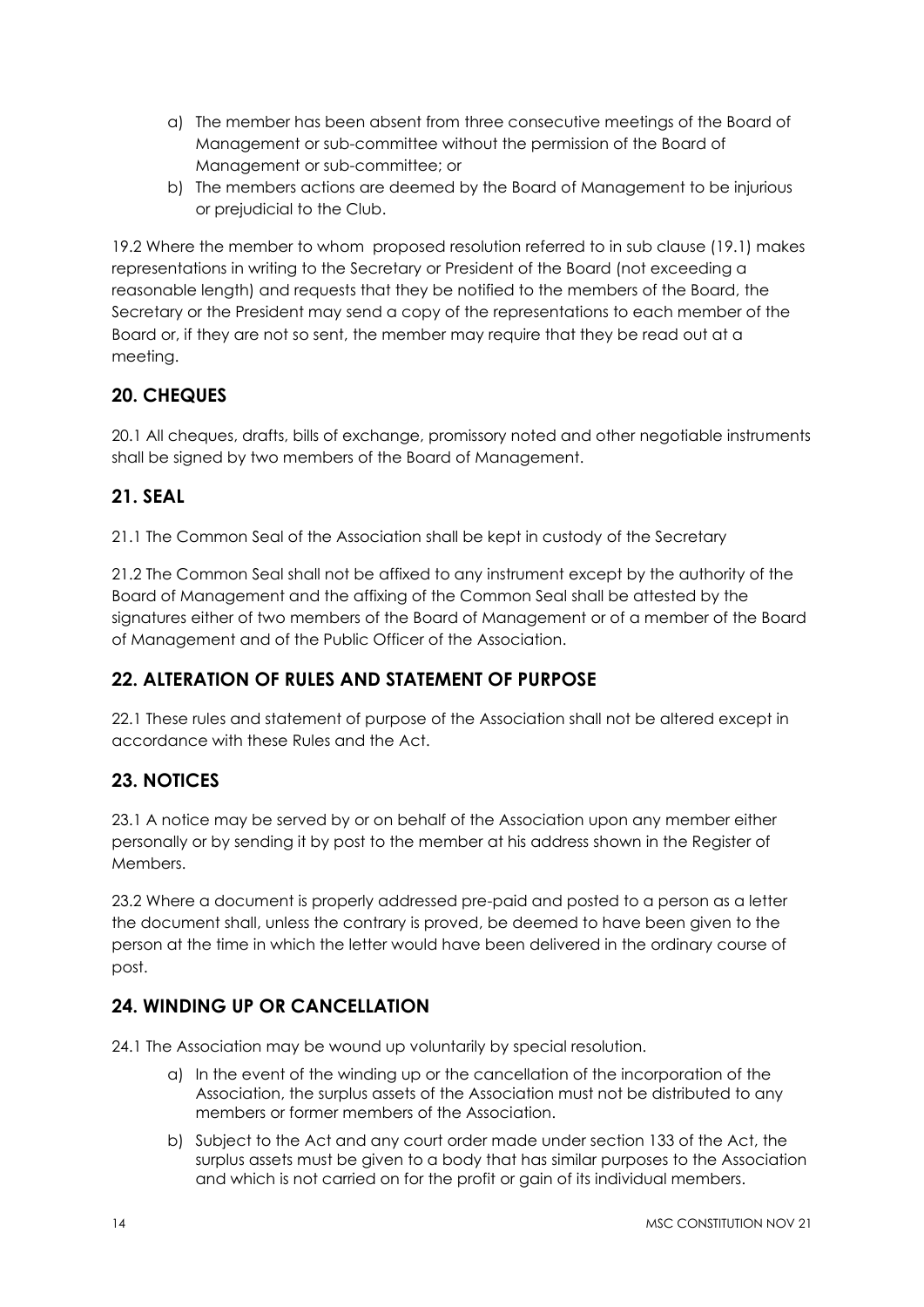c) The body to which the surplus assets are to be given must be decided by special resolution.

## **25. CUSTODY OF RECORDS**

25.1 Except as otherwise provided in these rules, the Secretary shall keep in his or her custody or under his or her control all books, documents, and securities of the Association.

#### **26. FUNDS**

26.1 The funds of the Association shall be derived from entrance fees, annual subscriptions, donations, fundraising, grants, and such other sources as the Board of Management determines.

## **27. AUDITORS**

27.1 The Club shall appoint each year at the annual general meeting two (2) auditors to audit all accounts of the Club, all books of account to be audited by the external auditor a minimum of twice (2) yearly at not more than six (6) monthly intervals. The internal auditorshall inspect the Club books of account monthly, set accounting procedures and report as necessary to the Board of Management.

27.2 The external auditor shall be a recognised accountant or person qualified in business practice and not a member of the Club.

#### **28. SOLICITOR**

28.1 The Club shall appoint each year at the annual general meeting a Solicitor to act on behalf of the Club.

## **29. CLUB COLOURS**

29.1 The Club colours shall be listed as orange with black, and the alternate colours shall be listed as white.

#### **30. CLUB EMBLEM**

30.1 The Club emblem shall be a soccer ball surmounted by a seagull and surrounded by the words "Mornington Soccer Club"

#### **31. BY-LAWS**

The Board of Management shall subject to these Rules, have power from time to time to make alter and repeal all such by-laws as they deem necessary or convenient for the proper conduct and management of the Club and such by-laws, repeals and amendments shall have effect until set aside by the Board of Management or by a general meeting.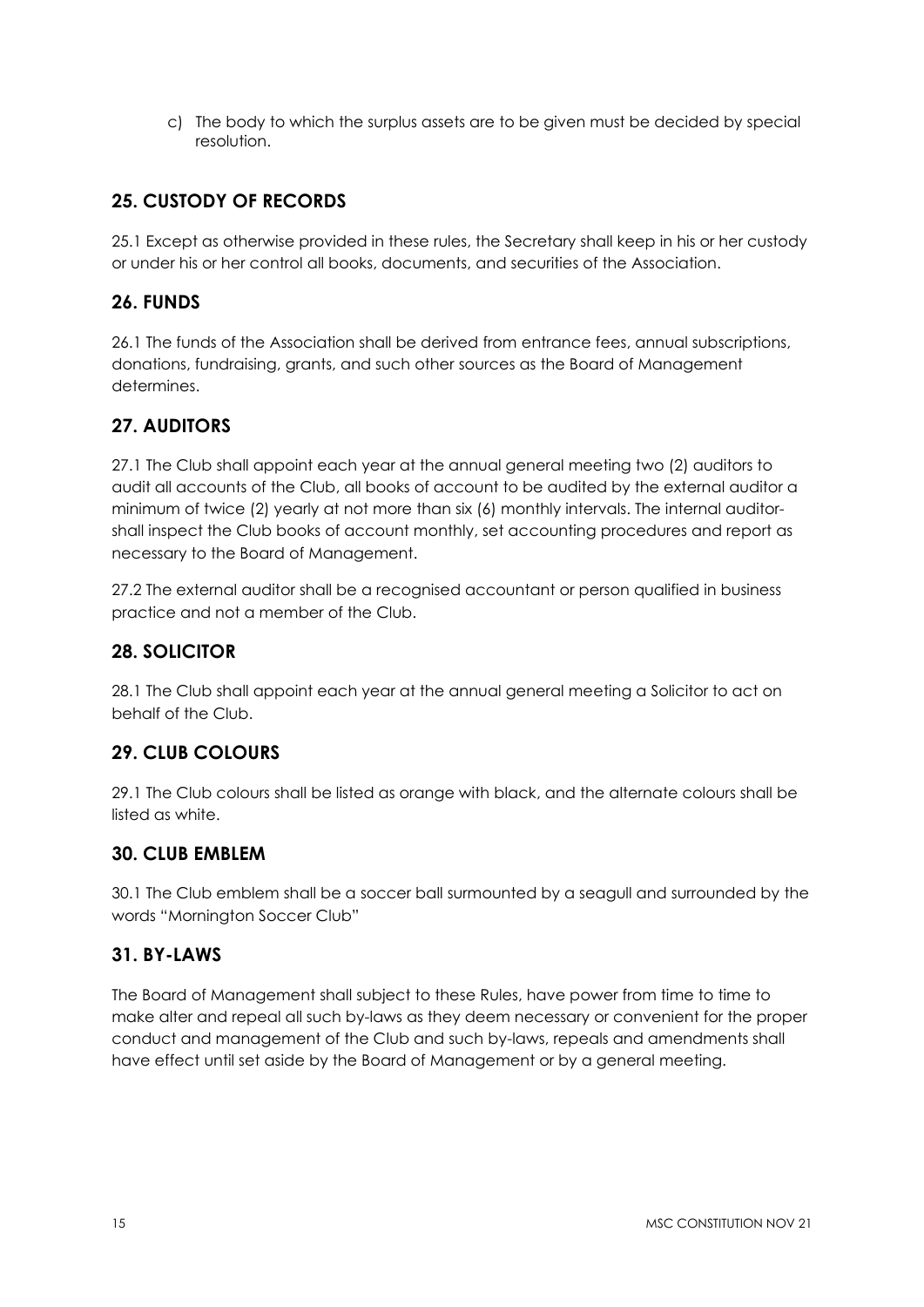## **APPENDIX 1**

**Application for Membership of MORNINGTON SOCCER CLUB INC**

 $\mathsf{I}, \mathsf{I}$ 

 $\bigcirc$  of

 $\_$  , and the set of the set of the set of the set of the set of the set of the set of the set of the set of the set of the set of the set of the set of the set of the set of the set of the set of the set of the set of th

Desire to become a member of **MORNINGTON SOCCER CLUB INC**

In the event of my admission as a member, I agree to be bound by the rules of the Association for the time being in force.

…………………………………………Signature of Applicant

………………………………………… Date

I, \_\_\_\_\_\_\_\_\_\_\_\_\_\_\_\_\_\_\_\_\_\_\_\_\_\_\_\_\_\_\_\_\_\_\_\_\_\_\_\_\_\_\_\_\_\_\_\_\_\_\_\_, a member of the Association, nominate the applicant, who is personally known to me, for membership of the Association.

………………………………………… Signature of Proposer

…………………………………………. Date

I, \_\_\_\_\_\_\_\_\_\_\_\_\_\_\_\_\_\_\_\_\_\_\_\_\_\_\_\_\_\_\_\_\_\_\_\_\_\_\_\_\_\_\_\_\_\_\_\_\_\_\_\_, a member of the Association, second the applicant, who is personally known to me, for membership of the Association.

………………………………………… Signature of Seconder

…………………………………………. Date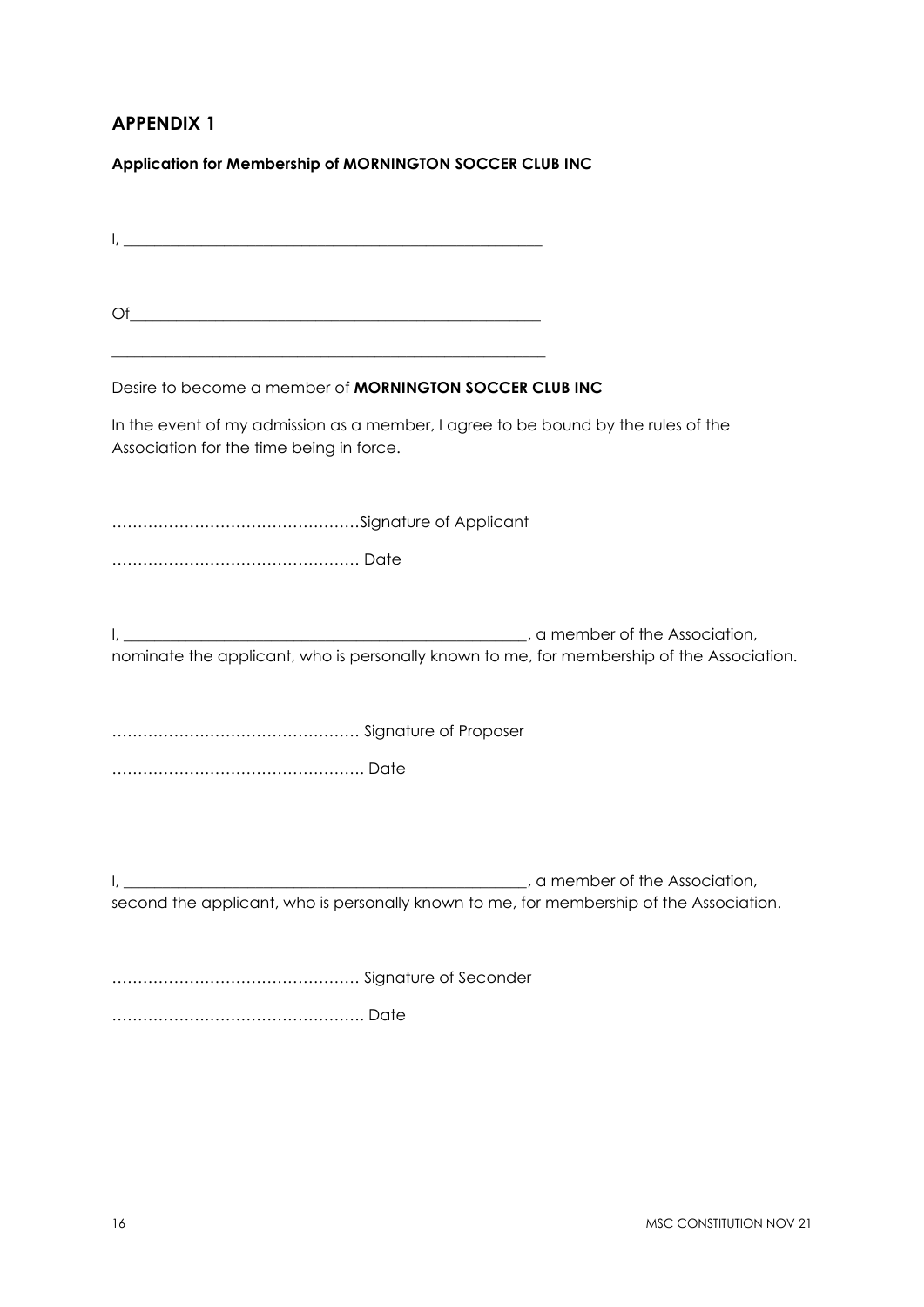# **APPENDIX 2**

**Form of appointment of proxy**

 $I, \underline{\hspace{1cm}}$ 

Of\_\_\_\_\_\_\_\_\_\_\_\_\_\_\_\_\_\_\_\_\_\_\_\_\_\_\_\_\_\_\_\_\_\_\_\_\_\_\_\_\_\_\_\_\_\_\_\_\_\_\_\_\_

 $\_$  , and the set of the set of the set of the set of the set of the set of the set of the set of the set of the set of the set of the set of the set of the set of the set of the set of the set of the set of the set of th

Being a member of **MORNINGTON SOCCER CLUB INC** appoint

 $\bigcirc$  of

 $\_$  , and the set of the set of the set of the set of the set of the set of the set of the set of the set of the set of the set of the set of the set of the set of the set of the set of the set of the set of the set of th

\_\_\_\_\_\_\_\_\_\_\_\_\_\_\_\_\_\_\_\_\_\_\_\_\_\_\_\_\_\_\_\_\_\_\_\_\_\_\_\_\_\_\_\_\_\_\_\_\_\_\_\_\_\_\_\_\_

Being a member of that Incorporated Association, as my proxy vote for me on my behalf at the general meeting of the Association (annual general meeting or special general meeting, as the case may be) to be held on the \_\_\_\_\_\_\_\_\_\_\_\_\_\_day of\_\_\_\_\_\_\_\_\_\_\_\_\_\_\_\_\_\_\_\_\_\_\_\_\_\_\_\_\_\_\_ 20\_\_\_ and at any adjournment of that meeting.

………………………………………… Signature of member

…………………………………………. Date